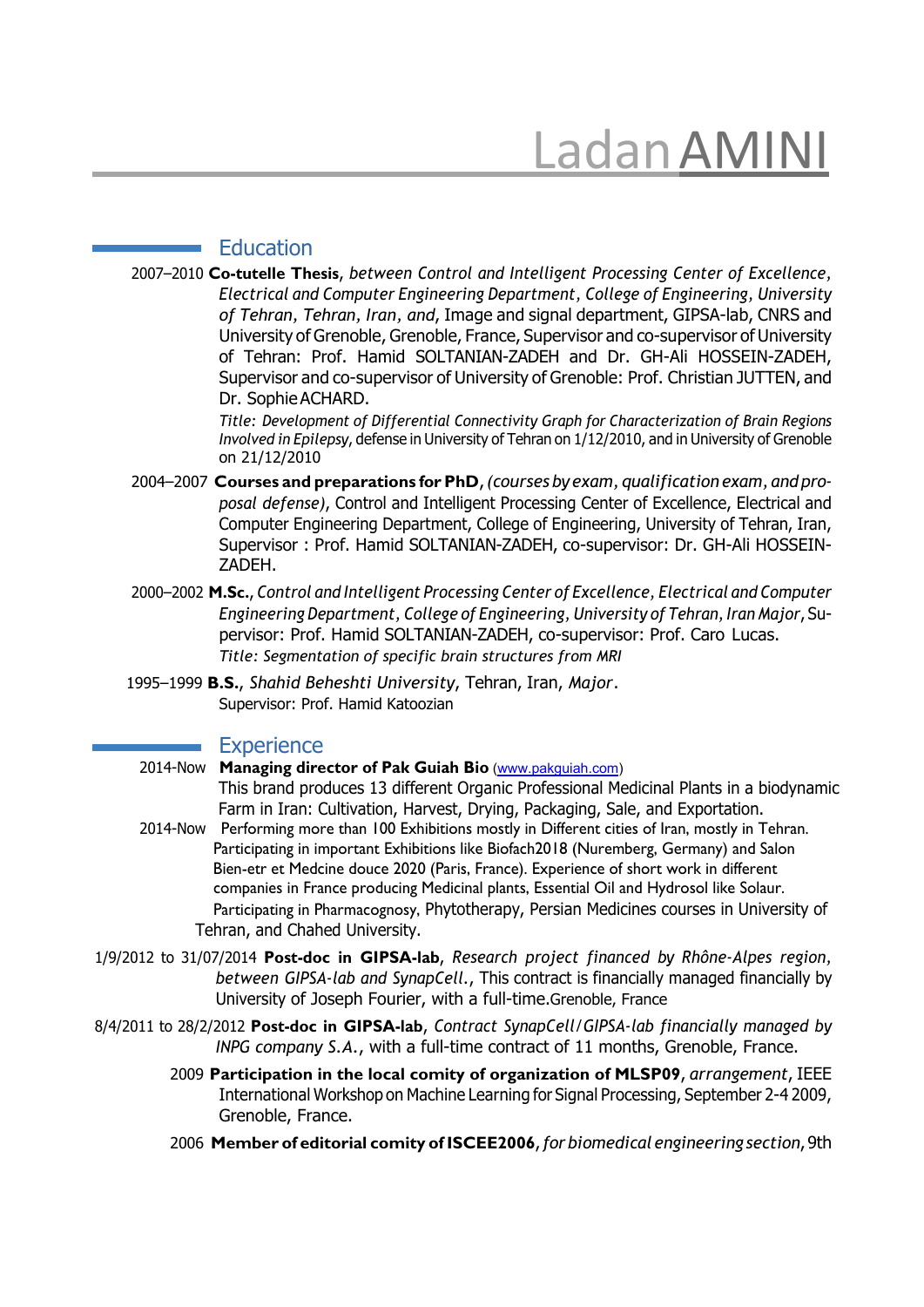Iranian Student Conference on Electrical Engineering, University of Tehran, 4-6 September, 2006.

- 2005-2006 **Assistant professor**,*Course of pattern recognition*,Replacedbytheprofessorforthe period of missions, Designing computer home-works. University of Tehran, Iran
- Since 2001 **Member of IEEE**.
- 2001–2003 **Research assistant**, *MR image processing*, School ofIntelligent Systems,Institute for Studies in Theoretical Physics and Mathematics (IPM) in image processing, Tehran, Iran.
	- 1998 **Service engineer troubleshooting bio-instrumentation Systems**, *Trouble Shooting services of Flame photometer*, A short period internship (2-3 months) in Roentgen Co., Tehran, Iran.

# Fields of Interest Before 2014

- Signal Processing: scalp and intracerebral EEG
- Epilepsy: interictal and seizure study *•*
- Connectivity analysis *•*
- Image Processing: MR image segmentation, Deformable Models, Pattern Recognition, *•* fMRI analysis

# Fields of Interest Since 2014

- Organic-Biodynamic Agriculture *•*
- Phytotherapy *•*
- Complementary medicine (Persian Medicine) *•*

#### Languages

Persian *Native language* English *Fluent in reading, writing, and speaking*

French *B+, good level in speaking and reading, middle level in writing*

# Computer skills

Matlab and R Documentation: Word, OpenOffice and Latex Graphic software: Adobe Photoshop

## **Interests**

Sport swimming, and mountain Hobby reading, cooking, photography, and gardening

# Awards before 2014

- Ranked highest grade among B.S. graduated students (about 60) in 1999
- Ranked highest grade among M.S. graduated students (about 10) in 2002
- Honored as best article in 3rd Iranian Biomed. Eng. Conf., Tehran, Iran in 2003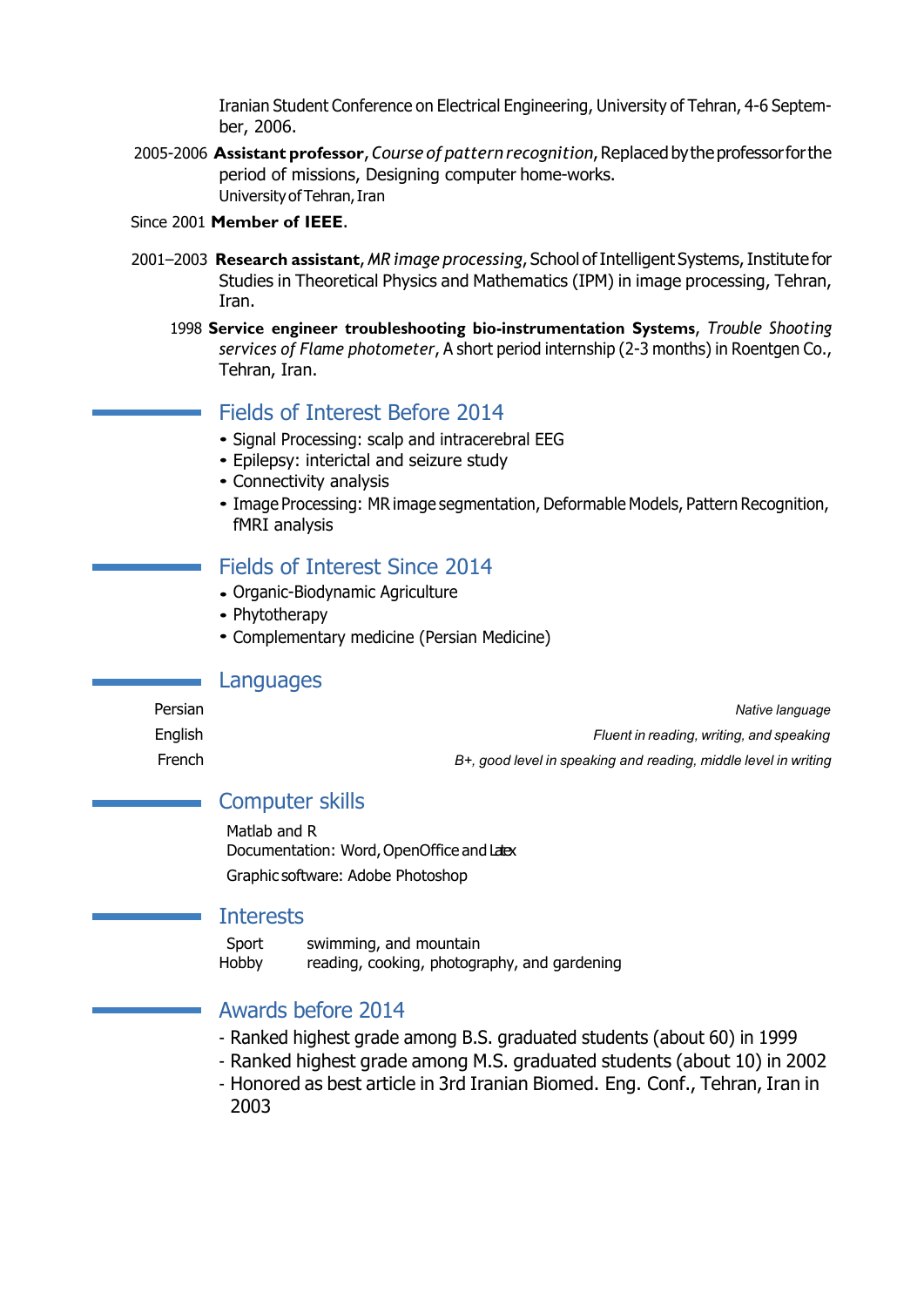# Awards since 2014

-Organic lable of Europeen Organic Agriculture and United States Department of Agriculture by Ceres of Germany since December 2017. -Best producer of medicinal plants in Feb 2018.

-Best agriculturer of producing medicinal plants in Central Province in Feb 2018.

## Personal

- Born on 21 May 1977 at Tehran, Iran
- Married
- Mother of a sixteen-year-old boy, Ali

# Publications posterior to the thesis

#### Articles in the internationale journals

S. Samadi, L. Amini, D. Cosandier-Rimélé, H. Soltanian-Zadeh, C. Jutten, Reference-Based Source Separation Method For Identification Of Brain Regions Involved In A Reference State From Intracerebral EEG, *IEEE Trans. Biomed. Eng.*, vol. 60, pp. 1983-1992, 2013

# Communications in the international conferences

S. Samadi, L. Amini, H. Soltanian-Zadeh, C. Jutten, Identification Of Brain Regions Involved In Epilepsy Using Common Spatial Pattern, *Proc. of IEEE Workshop on Statistical Signal Processing (SSP), Nice, France*, June 28-30, 2011.

## Technical report, software, and manual of the software

L. Amini and C. Jutten, Detection of IED Time Intervals from iEEG Recordings of KA-injected Mice, Technical report, GIPSA-lab and SynapCell company, Contract manager: INPG company S.A., 2012.

L. Amini and C. Jutten, Automatic Labelling Software forthe Detection of IED Time Intervals from iEEG Recordings of KA-injected Mice, Software using R and MATLAB, GIPSA-lab and SynapCell company, Contract manager: INPG company S.A.,2012.

L. Amini and C. Jutten, Manual of Automatic Labelling Software for the Detection of IED Time Intervals from iEEG Recordings of KA-injected Mice, GIPSA-lab and SynapCell company, Contract manager: INPG company S.A., 2012.

Publications related to the thesis

Articles in the international journals

L. Amini, C. Jutten, S. Achard, O. David, P. Kahane, L. Vercueil, L. Minotti, G. A. Hossein-Zadeh, and H.Soltanian-Zade,ComparisonOfFiveDirectedGraphMeasuresForIdentificationOfLeadingInterictal Epileptic Regions, *Physiological Measurements*, *Physiol. Meas.*, vol. 31, pp. 1529-1546, 2010.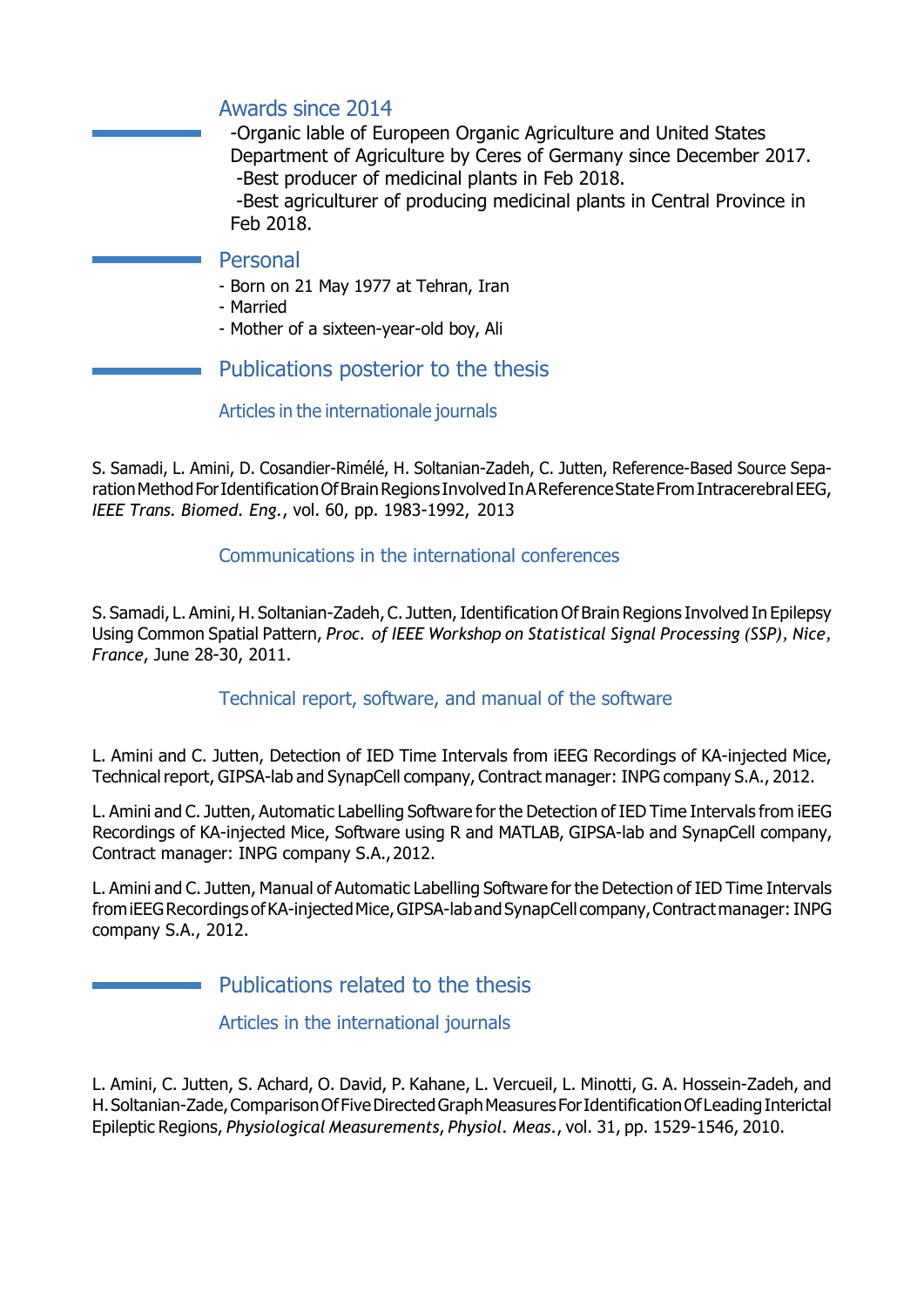L. Amini, C. Jutten, S. Achard, O. David, H. Soltanian-Zadeh, G. A. Hossein-Zadeh, P. Kahane, L. Minotti, and L. Vercueil, Directed Differential Connectivity Graph Of Interictal Epileptiform Discharges, *IEEE Trans. Biomed. Eng.*, vol. 58, pp. 884-893, 2011.

#### Communications in the international conferences

L. Amini, R. Sameni, C. Jutten, G. A. Hossein-Zadeh, and H. Soltanian-Zadeh, MR Artifact Reduction in the Simultaneous Acquisition of EEG and fMRI of Epileptic Patients, *Proc. of 16th European Signal Processing Conference (EUSIPCO), Lausanne, Switzerland*, August 25-29, 2008.

L. Amini, S. Achard, C. Jutten, G.A. Hossein-Zadeh, and H. Soltanian-Zadeh, Connectivity Analysis of EEGRecordings for Epileptic Patients, *The 10th International Conference On Cognitive Neuroscience (ICON X), Bodrum, Turkey*, September 1-5, 2008.

L. Amini, S. Achard, C. Jutten, H. Soltanian-Zadeh, G. A. Hossein-Zadeh, O. David, and L. Vercueil, Sparse Differential Connectivity Graph of Scalp EEG for Epileptic Patients, *Proc. of the 17th European Symposium on Artificial Neural Networks (ESANN), Bruges, Belgium*, April 22-24, 2009.

L. Amini, C. Jutten, S. Achard, O. David, H. Soltanian-Zadeh, G. A. Hossein-Zadeh, P. Kahane, L. Minotti, and L. Vercueil, Directed Epileptic Network From Scalp And Intracranial EEG Of Epileptic Patients,*Proc. of the IEEE InternationalWorkshopOnMachine Learning ForSignal Processing (MLSP), Grenoble, France*, September 2-4, 2009.

# **Example 2** Publications prior to the thesis

#### Articles in the international journals

L. Amini, H. Soltanian-Zadeh, C. Lucas, and M. Gity, Automatic Segmentation Of Thalamus From Brain MRI Integrating Fuzzy Clustering And Dynamic Contours, *IEEE Trans. Biomed. Eng.*, vol. 51, pp. 800-811, 2004.

## Articles in the national journals

L. Amini, H. Soltanian-Zadeh, C. Lucas, and M. Gity, Segmentation Of Mid-Brain Structures Based On Active Contours, *Journal of ISBME*, vol. 2, pp. 17-34, 2006.

## Communications in the international conferences

L. Amini,H. Soltanian-Zadeh, and C. Lucas, Segmentation Of Specific Brain Structures From MRI, *Proc. of the International Conf. on Diag. Imag. and Anal., Shanghai, China*, 2002.

L. Amini, H. Soltanian-Zadeh, and C. Lucas, Automated Segmentation Of Brain Structures From MRI, *Proc. of the International Society for Magnetic Resonance in Medicine, Eleventh Scientific Meeting & Exhibition, Toronto, Canada*, 2003.

L.Amini,H.Soltanian-Zadeh,E. Fatemi-Zadeh, andG.A.Hossein-Zadeh,Automatic LandmarkGeneration For Nonlinear Registration Of Anatomical And Functional Brain MRI, *Proc. of Cairo International*